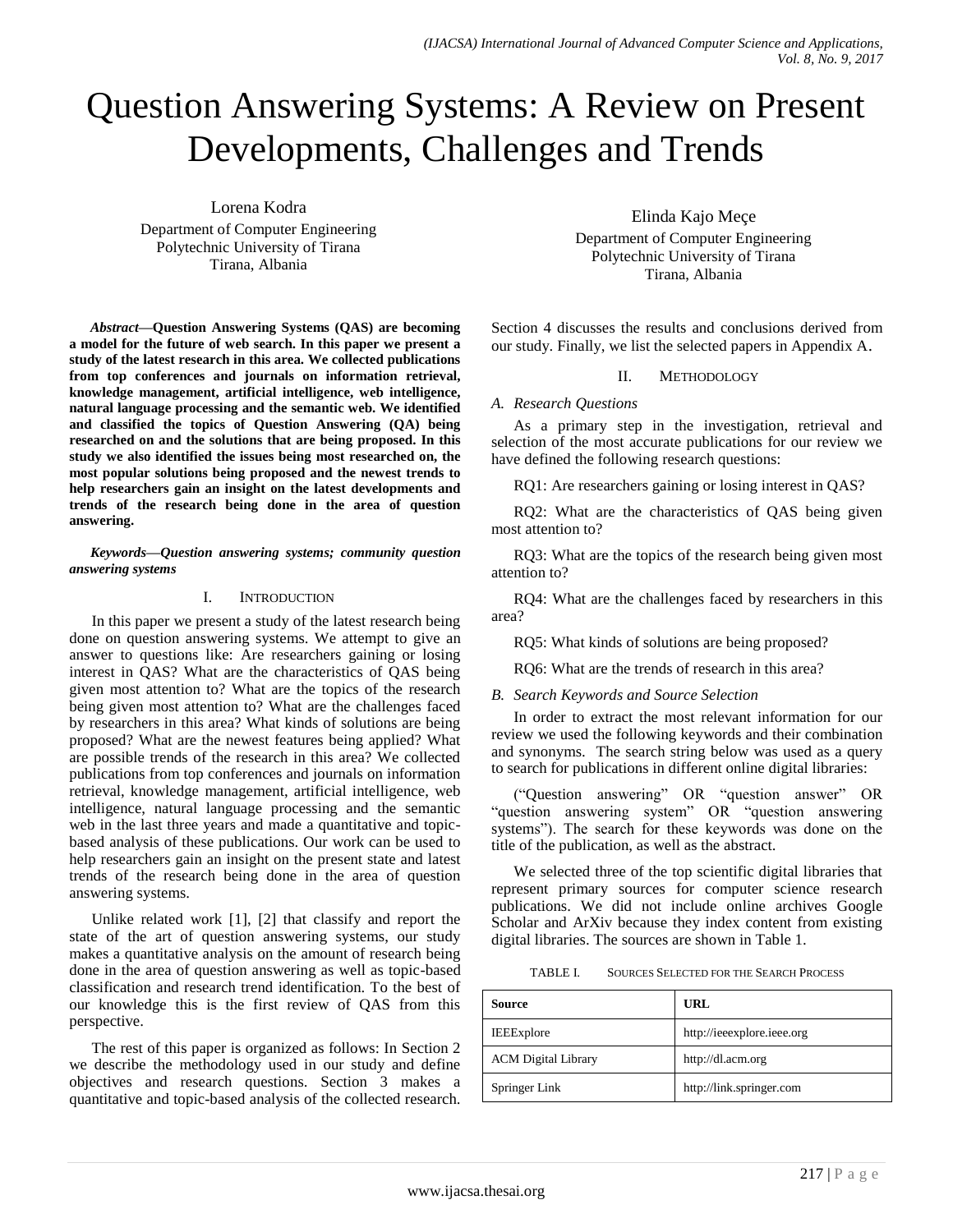#### *C. Inclusion Criteria*

Table 2 lists the inclusion and exclusion criteria that we used to collect papers.

TABLE II. INCLUSION AND EXCLUSION CRITERIA SOURCES SELECTED FOR THE SEARCH PROCESS

| <b>Inclusion criteria</b>                                                                                                                                                | <b>Exclusion criteria</b> |
|--------------------------------------------------------------------------------------------------------------------------------------------------------------------------|---------------------------|
| Relevant to the topic of our review                                                                                                                                      | Review papers             |
| Papers that have been published in the last three years<br>$(2014 - 2016)$                                                                                               | Reports                   |
| Published in top conferences and journals on<br>information retrieval, web intelligence, artificial<br>intelligence, natural language processing and the<br>semantic web |                           |

We did not collect review papers and reports because our aim is to analyze the existing implementations and developments of QAS.

The selected conferences are: SIGIR - Special Interest Group on Information Retrieval, CIKM - Conference on Information and Knowledge Management, AAAI Association for the Advancement of Artificial Intelligence Conference on Artificial Intelligence, WWW - World Wide Web Conference, WI - International Conference on Web Intelligence, ECIR - European Conference on Information Retrieval, WSDM - International Conference on Web Search and Web Data Mining, ICML - International Conference on Machine Learning, ISWC - International Semantic Web Conference, ESWC - European Semantic Web Conference, EMNLP - Empirical Methods in Natural Language Processing, COLING - International Conference on Computational Linguistics, ACL - Association for Computational Linguistics, ECAI – European Conference on Artificial Intelligence , ECML - European Conference on Machine Learning. The selected journals are: NLE – Natural Language Engineering, LRE – Language Resources and Evaluation, TACL - Transactions of the Association for Computational Linguistics, COLI - Journal of Computational Linguistics, JML - Journal of Machine Learning, JMLR - Journal of Machine Learning Research, IRJ - Information Retrieval Journal, Journal of Web Semantics.

#### III. QUANTITATIVE AND TOPIC-BASED ANALYSIS

We first make a quantitative analysis of the collected research. We had divided the papers into two categories: new systems and existing system improvement. Table 3 shows the total number of publications for each year, as well as the number of publications for each category.

| TABLE III. | PUBLICATIONS THROUGHOUT THE YEARS |  |
|------------|-----------------------------------|--|
|            |                                   |  |

| Year  | <b>Total number</b><br>of publications | New systems/<br><b>Improvements</b> | New systems/<br>Improvements $(\% )$ |
|-------|----------------------------------------|-------------------------------------|--------------------------------------|
| 2016  | 57                                     | 39/18                               | 68.5 / 31.5                          |
| 2015  | 37                                     | 24/13                               | 64.9 / 35.1                          |
| 2014  | 35                                     | 25/10                               | 71.5/28.5                            |
| Total | 129                                    | 88/41                               | 68.3 / 31.7                          |

These data suggest that QAS are gaining popularity and interest from the research community. We also notice that the majority of contributions are new QAS. This suggests that QAS is a rapidly growing and evolving field of research where new ideas are being implemented continuously with success. This also justifies the fact that a considerate amount of research is being done on improving and implementing new ideas to existing state of the art QAS and incremental results are being achieved. As regards RQ1 we can say that there is a growing trend in publications indicating an increased interest in this area from the research community.

For the topic-based analysis we make a classification of the systems described in the collected papers. We identify the amount of research being done according to this classification and try to answer the research questions posed in Section 2.

We studied the systems from three different points of view: 1) system characteristics; 2) research topic; 3) solution approaches.

#### *A. System Characteristics*

We identified five main characteristics of QAS: 1) System domain: open domain vs closed domain; 2) System type: Community Question Answering System (CQAS) vs noncommunity QAS; 3) Question type: factoid vs non-factoid questions; 4) Information source: documents vs structured Knowledge Base (KB); 5) Information source type: single vs multiple.

#### *1) System domain*

This characteristic describes the domain of the questions that a QAS can accept. Closed domain QAS accept questions only from a specific domain while open domain QAS do not have this limitation. The greatest part of the systems we studied is open domain with a ratio of 117 open domain to 12 closed domain QAS, translating to a percentage of 90.6% open domain to 9.4% closed domain.

# *2) System type*

This characteristic describes the type of the system from a community perspective. Original QA systems were closed encyclopedic-like systems with the system relying on its own knowledge for answering questions. Some of the modern QA systems like Quora<sup>1</sup> or Yahoo! Answers<sup>2</sup> are communitybased where the users rely on expertise from the community to get an answer for their question. The majority of the systems we studied were non-CQA with a ratio of 73 non-CQA to 56 CQA, translating to a percentage of 56.6% non-CQA to 43.4% CQA. This indicates that CQAs have gained an important part in QA research.

# *3) Question type*

This characteristic describes the type of the questions the system can accept. A factoid QAS is a system that provides concise facts like "What is the population on Earth?" In contrast in a non-factoid QAS the system can be asked to provide an answer to a math question, how to change the oil of the car or even more complicated answers like those on Quiz

l 1 https://www.quora.com/ <sup>2</sup> https://answers.yahoo.com/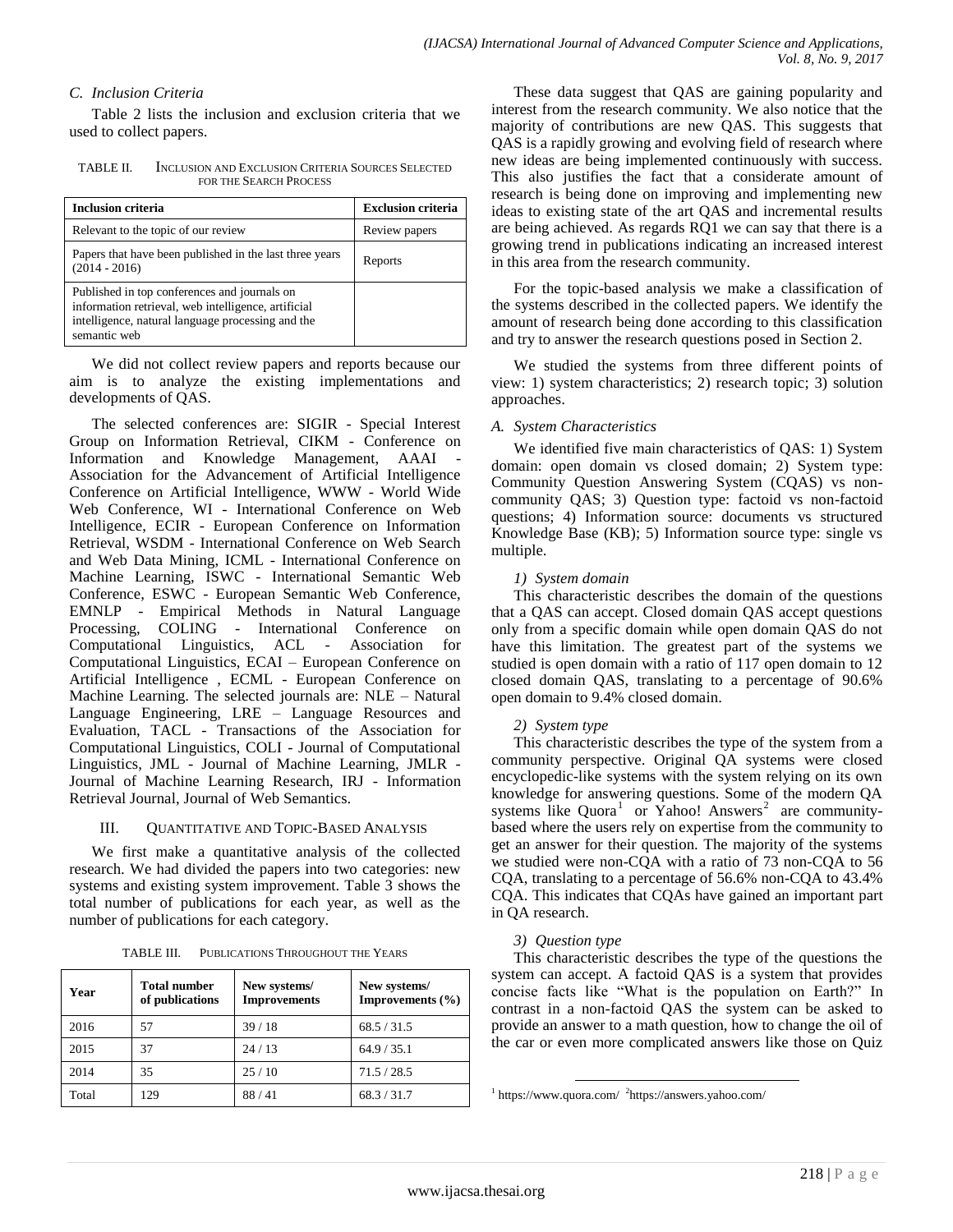Bowl<sup>3</sup>. The majority of the systems we studied were factoid QAS with a ratio of 111 factoid to18 non-factoid QAS, translating to a percentage of 86% factoid to 14% non-factoid. We consider worth mentioning the fact that there is an increase in publications regarding non-factoid QAS throughout the years with 2 publications in 2014, 6 publications in 2015 and 10 publications in 2016.

#### *4) Information source*

This characteristic describes the source of information the QAS uses to generate the answer. We identified two types of information source: documents and structured KB. For the first type, the QAS information is organized as a set of documents from which it tries to make a match between question and answer. For the second type, the QAS information is organized in a form of structured KB where the data are linked by semantics. The majority of the systems we studied use documents as information source with a ratio of 71 KB-centric to 56 document-based QAS, translating to a percentage of 56.6% KB-centric to 43.4% document-based.

We consider worth mentioning the fact that for the year 2016 we identified five systems described in (P34), (P68), (P84), (P87) and (P90) that deal with image-based information source. The system described in (P68) has both text and image-based information source, while the others are entirely image-based. This kind of systems is not present during 2014 and 2015.

# *5) Information source type*

This characteristic describes the types of information source the system uses. We identified two types of information source: single and multiple. Single information source systems use only internal information to generate an answer. This information may be organized either in a structured KB or as separate documents. A multiple information source type system uses external data like documents, web search, query logs, or even entire KBs besides its own internal information to generate an answer. The majority of the systems we studied are single information source systems with a ratio of 120 single information to 9 multiple information source systems, translating to a percentage of 93% single information to 7% multiple information source systems. We consider worth mentioning the fact that 75% of the contributions on multiple information source QAS were made in 2016.

# *B. Research Topics*

We identified three research topics from the papers we collected: 1) question processing; 2) information source and organization; 3) answer processing.

# *1) Question processing*

We identified 80 publications dealing with this topic. This number comprises 62 % of the total number of publications. We divided this topic into three subtopics: 1) question analysis and generation; 2) question routing; 3) question-answer matching.

The question routing subtopic deals with finding possible answerers to a question posed by a user. This is relevant in CQAS routing a question to the right users improves overall system accuracy.

The question-answer matching deals with finding possible matches between user question and document text or KB entries in the information source.

Some of the publications we studied dealt with mixed subtopics totaling an amount of 14, translating to a percentage of 17.5% out of 80 publications.

Table 4 illustrates the number of publications for each subtopic.

# *2) Information source and organization*

This topic deals with the way the information is organized in the QAS and its sources. We identified 13 publications dealing with this topic, comprising 16.25% of the total publications. We divided this topic into three subtopics: 1) knowledge base creation; 2) knowledge acquisition; 3) knowledge base linking.

The knowledge base creation subtopic deals with the way information is organized semantically in the QAS.

The knowledge acquisition subtopic deals with getting information from multiple sources in order to gain knowledge about the question topic to be able to find an answer.

The knowledge base linking subtopic deals with finding the right sources that can answer the user query and integrating partial answers from different sources.

Table 5 illustrates the number of publications for each subtopic.

TABLE IV. NUMBER OF PUBLICATIONS FOR QUESTION PROCESSING **SUBTOPICS** 

| <b>Subtopic</b>                  | Number of<br>publications | Subtopic /<br>topic ratio<br>(%) |
|----------------------------------|---------------------------|----------------------------------|
| Question analysis and generation | 55                        | 68.7                             |
| Question routing                 | 18                        | 22.5                             |
| Question-answer matching         | 22                        | 27.5                             |

TABLE V. NUMBER OF PUBLICATIONS FOR INFORMATION SOURCE AND ORGANIZATION SUBTOPICS

| <b>Subtopic</b>            | <b>Number of publications</b> | Subtopic / topic<br>ratio $(\% )$ |
|----------------------------|-------------------------------|-----------------------------------|
| Knowledge base<br>creation |                               | 30.7                              |
| Knowledge acquisition      |                               | 38.4                              |
| Knowledge base linking     |                               | 30.7                              |

 $\overline{a}$ 

The question analysis and generation subtopic deals with user query analysis, identification of query intent, generating of possible candidate questions from user query and selection of the most relevant question.

<sup>3</sup> http://hsquizbowl.org/db/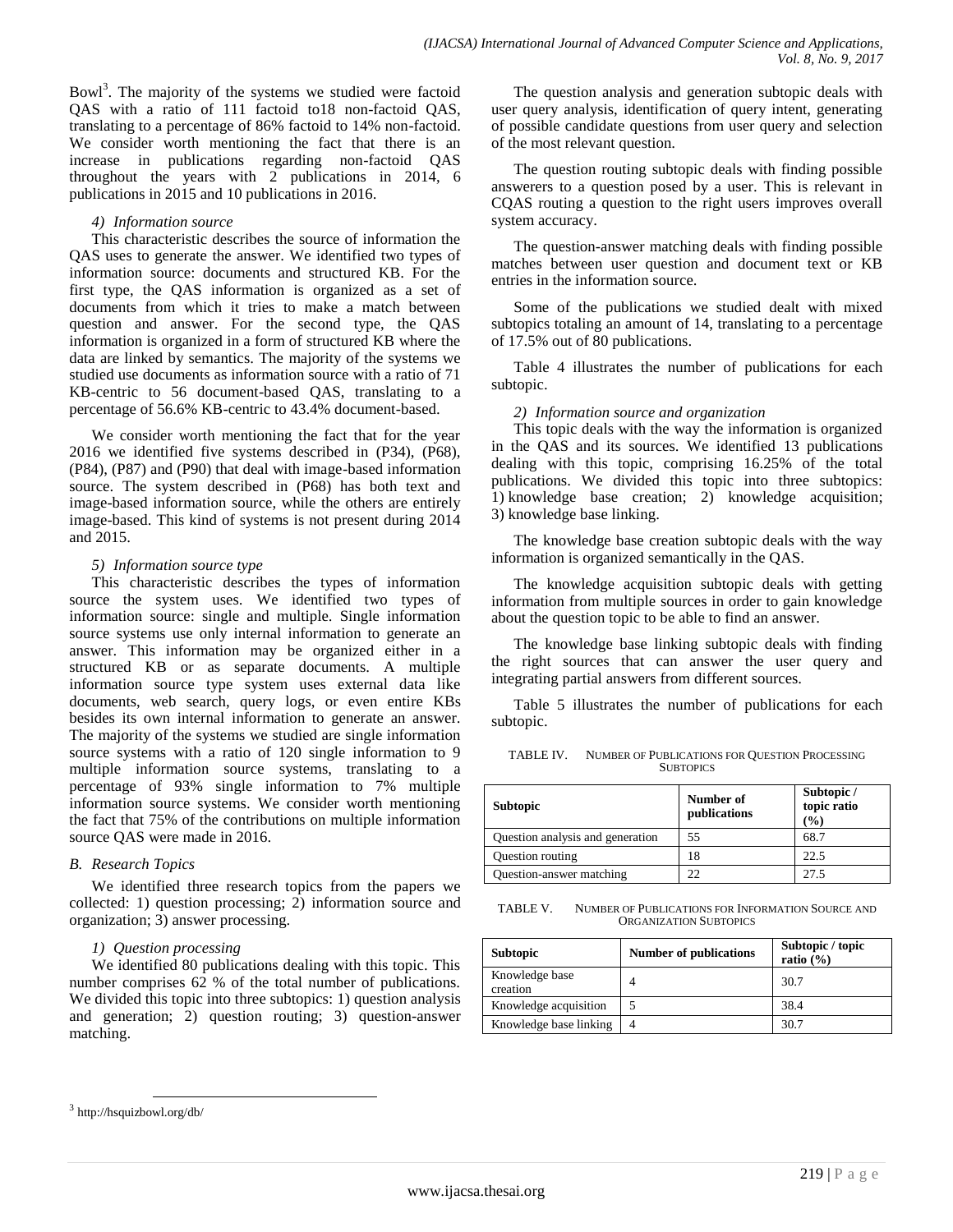| <b>Subtopic</b>                      | Number of<br>publications | Subtopic / topic<br>$\binom{0}{0}$ |
|--------------------------------------|---------------------------|------------------------------------|
| Answer detection and ranking         | 26                        | 40                                 |
| Answer summarizing and<br>generation | 12                        | 18.4                               |
| Answer validation and selection      | 21                        | 32.3                               |

| TABLE VI. | NUMBER OF PUBLICATIONS FOR QUESTION PROCESSING |
|-----------|------------------------------------------------|
|           | <b>SUBTOPICS</b>                               |

#### *3) Answer processing*

We identified 65 publications dealing with this topic, making up for 50.3% of the total number of publications. We divided this topic into three subtopics: 1) answer detection and ranking; 2) answer summarizing and generation; 3) answer validation and selection.

Answer detection and ranking deals with detecting possible answers for a user question and ranking them according to question relevance.

Answer summarizing and generation deals with aggregating answers from possible different sources as well as summarizing and generating the final answer.

Answer validation and selection deals with validating possible candidate answers and selecting the most relevant one.

Some of the publications we studied deal with multiple subtopics from the same topic, such as answer detection and ranking, as well as answer validation and selection. There is also a considerable amount of publications dealing with both the question processing topic and answering process topic. This phenomenon occurs also for some publications dealing with question processing, information source and answer processing. The topic overlapping occurs for 26 distinct publications, translating to a percentage of 20% of the total number of publications.

Table 6 illustrates the number of publications for each subtopic.

# *C. Research Challenges*

In order to address RQ4 we identified the main research challenges involved in the selected publications. We divided them into two categories according to system characteristics: 1) KBQA; and 2) CQA.

*1) Research challenges in Knowledge Base Question Answering Systems*

We identified the following challenges for KBQA systems:

- **Lexical gap between natural language and structured semantics of the knowledge base:** We identified it as the most frequent problem. It concerns differences in sentence representations between the unstructured natural language question and the structured knowledge base. It also concerns the many ways of expressing knowledge in a knowledge base.
- **Entity identification and linking:** This was another prominent challenge. The challenge of entity identification and linking concerns the ability of the

system to correctly identify the subject entity in question and link it to a triple in the knowledge base.

- **Questions involving multiple entities:** It concerns the ability of the system to identify and reason over multiple subject entities in question and link it to the relevant triple in the knowledge base.
- **Passage question answering:** This is a challenge on non-factoid question answering where the answer is in the form of a paragraph. Question-answer matching is a challenging task as it requires effective representations that capture the complex semantic relations between questions and answers.

*2) Research challenges in Community Question Answering Systems*

We identified the following challenges for CQA systems:

- **Lexical gap between questions:** It was one of the most frequent problems in the selected publications. It concerns differences in natural language formulation of questions. Different users ask for the same information but they formulate the question in different ways. This results in many questions that are semantically equivalent but differ lexically.
- **Lexical gap between questions and answers:** This was another frequent problem. Similar to the lexical gap between questions, sometimes question and answers can be highly asymmetric in the information they contain. There is also a technical terminology gap between questions and answers. Questions are posed by novices or non-experts who use less technical terminology while experts who answer questions use the correct terms.
- **Deviation from question:** It concerns the phenomenon of answer thread becoming irrelevant to the question. Answers are given in the form of comments but sometimes users engage in discussion and deviate from the original question.

# *D. Solution Approaches*

The systems described in the papers we collected use techniques of Natural Language Processing (NLP) and machine learning to complete their tasks. We identified three approaches: 1) neural networks; 2) probabilistic model; 3) algebraic model.

For the first approach, the neural networks are used as reasoning agents that select candidate answers and determine their relevance to the given question. For this approach we identified 36 publications translating to a percentage of 27.9% out of 129 publications.

In QAS that use probabilistic model, similarities are computed as probabilities that an answer is relevant to a given question. The answers are ranked based on their probability of relevance to the question. The process of answer selection is treated as a probabilistic inference. For the probabilistic models approach we identified 57 publications, translating to a percentage of 44.1% out of 129 publications.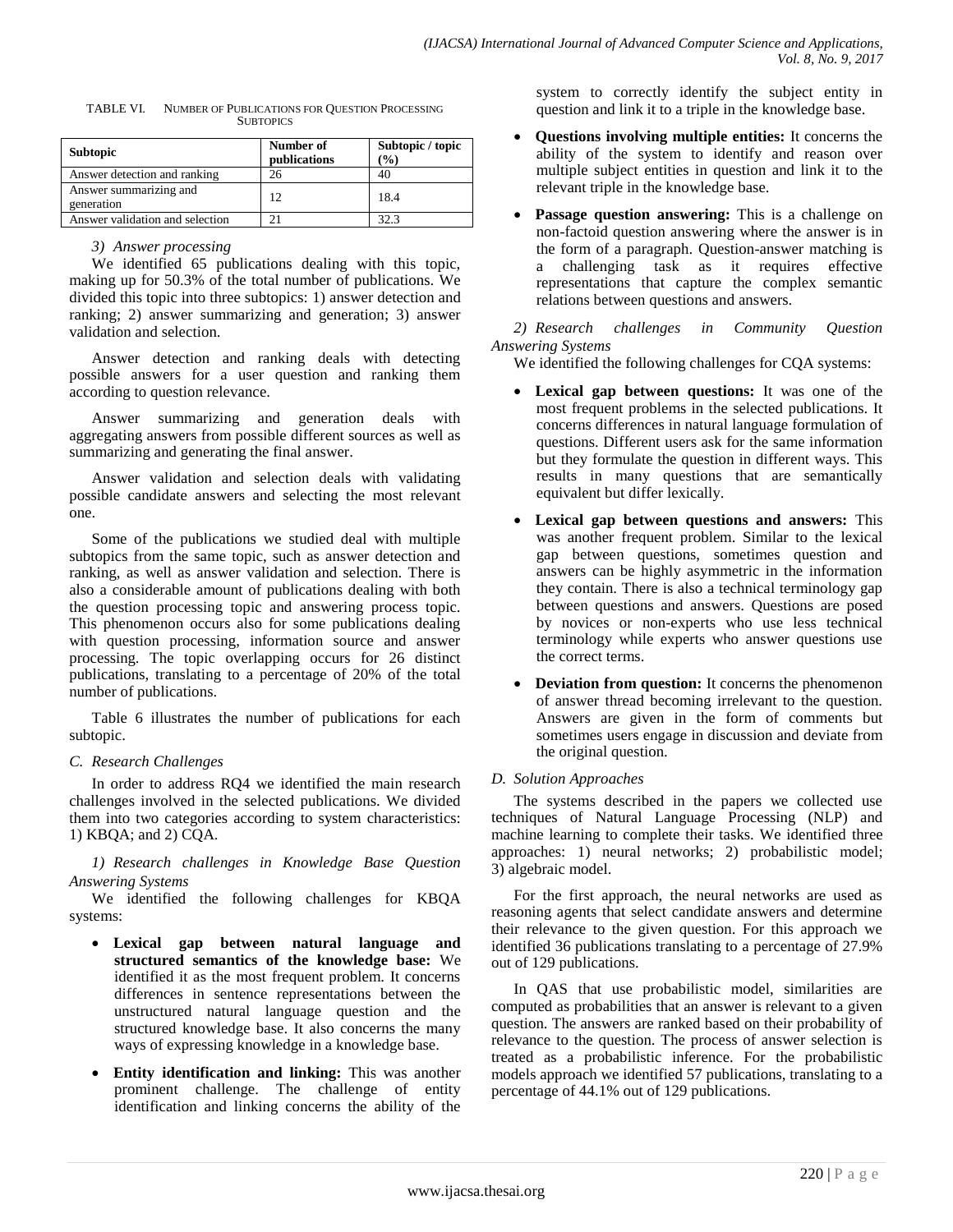|  |  | TABLE VII. NUMBER OF PUBLICATIONS FOR EACH SOLUTION APPROACH |  |  |
|--|--|--------------------------------------------------------------|--|--|
|--|--|--------------------------------------------------------------|--|--|

| <b>Solution approach</b> | Number of<br>publications | <b>Number of publications</b><br>$\frac{9}{0}$ |
|--------------------------|---------------------------|------------------------------------------------|
| Neural networks          | 36                        | 27.9                                           |
| Probabilistic model      |                           | 44.1                                           |
| Algebraic model          |                           | 27.9                                           |

In QAS that use the algebraic model, the question and candidate answers are represented as vectors in a multidimensional space. The system computes the similarity between these vectors as a scalar value. The more similar an answer vector is to a question vector, the more likely it is that the answer is relevant to the question. For this approach we identified 36 publications, translating to a percentage of 27.9% out of 129 publications.

Table 7 summarizes these results.

#### IV. DISCUSSIONS AND CONCLUSIONS

In this paper we presented a study on the current state of research on question answering systems. We can answer RQ2 from three different points of view: domain type, question type, system type. From the domain type point of view, the QAS that are most popular and are being given more attention to are open domain QAS. This is justified by the need of modern systems to be extensive and inclusive of all areas of information and knowledge.

From the question type point of view, the QAS that are most popular and are being given more attention to are factoid question answering. However, we noticed a growing number of contributions, especially in 2016, on non-factoid QAS. This fact suggests a growing interest in the research community for this kind of QAS and a possible trend towards systems that are more intelligent and closer to humans.

From the system type point of view, the QAS that are most popular and are being given more attention to, are non-Community QAS with the most number of contributions. However we noticed that a great amount of research is being done on CQAS and the difference in publications for the two systems is not very big. This reflects the increasing role that social networking and online communities have in the acquisition of knowledge.

To answer RQ3 we identified the topics of research with more contributions. We can say that most of the research is being done on issues regarding question processing. This is justified by the need to understand user questions better in order to provide a more accurate answer. We also find worth mentioning that a considerate amount of research is being done on issues involving all the answering process from information source organization to question analysis and answer generation.

As regards RQ4, the most prominent challenge is the lexical gap. It is evident in the difference between questions expressed in natural language and the semantically structured information of the KB. The lexical gap is also present in CQAS as the difference between user questions asking for the same thing using different words, as well as between answer and question which can, sometimes, differ considerably from a lexical point of view. Another prominent challenge for KBQA systems was the question entity identification, especially in questions involving multiple entities. The lexical gap can have a negative effect on this problem and increase the difficulty of entity identification.

As regards RQ5 we can say that the solutions being applied to solve various issues of the answering process are natural language processing and machine learning methods implemented with neural networks, algebraic and probabilistic models with the latter having the most number of contributions.

To answer RQ6 we identified some new characteristics that are recently being integrated into QAS and tried to identify possible research trends. We noticed a growing number of contributions on multiple knowledge base QAS, with 75% of them during the year 2016. This is indicative of increased research interest in this type of systems and a future research trend justified by the need to create more flexible systems that obtain and validate answers from multiple and possibly external sources in cases when a single KB is not enough to answer the question. We also noticed constant increase in the amount of contributions on non-factoid QAS. We can identify this as an increased research interest and future research trend towards systems that are more intelligent and closer to humans.

We consider worth mentioning a new type of information source for QAS that is being researched on during the last year. This is image-based information retrieval where the information source for finding the answer is either entirely composed of an image database or is a text and image hybrid. We can identify this as a research trend motivated by the need to create QAS that go beyond the traditional boundaries of text based systems towards a more complete artificial intelligence.

As a last point of discussion we find worth mentioning an overlapping of some of the QAS that we studied with other areas such as user behavior (P59) and decision support systems (P9), (P111). However, there is a limited number of research contributions and we cannot identify possible trends.

#### **REFERENCES**

- [1] Dwivedia, S., Vaishali, S.: Research and reviews in question answering system. International Conference on Computational Intelligence: Modeling Techniques and Applications (2013)
- [2] Shekarpour, S., Endris, K. M., Kumar, A. J., Lukovnikov, D., Singh, K., Thakkar, H., Lange, Ch.: Question Answering on Linked Data: Challenges and Future Directions. World Wide Web Conference (2016).

#### APPENDIX A

- (P1) Omari, Adi & Carmel, David & Rokhlenko, Oleg & Szpektor (2016) "Idan: Novelty based Ranking of Human Answers for Community Questions", SIGIR
- (P2) Petersil, Boaz & Mejer, Avihai & Szpektor, Idan & Crammer, Koby (2016) "That's Not My Question: Learning to Weight Unmatched Terms in CQA Vertical Search", SIGIR
- (P3) Savenkov, David & Agichtein, Eugene (2016) "When a Knowledge Base Is Not Enough: Question Answering over Knowledge Bases with External Text Data", SIGIR
- (P4) Ture, Ferhan & Jojic, Oliver (2016) "Ask Your TV: Real-Time Question Answering with Recurrent Neural Networks", SIGIR
- (P5) Boguraev, Branimir & Patwardhan, Siddhath & Kalyanpur, Jennifer Chu-Caroll & Lally, Adam (2014) "Parallel and nested decomposition for factoid questions", Natural Language Engineering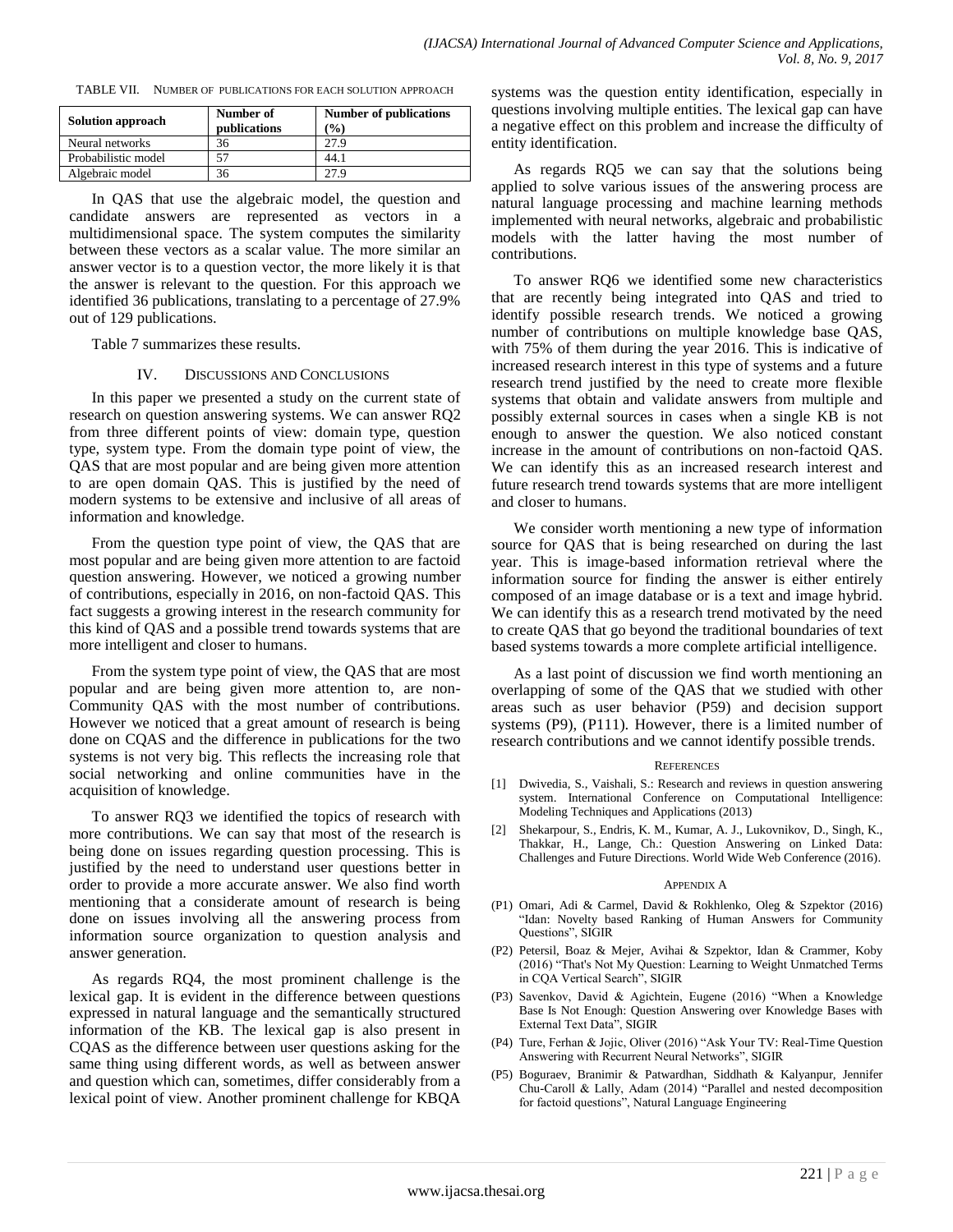- (P6) Van Dijk, David & Tsagkias, Manos & de Rijke, Maarten (2015) "Early Detection of Topical Expertise in Community Question Answering' SIGIR
- (P7) Viet Hung, Nguyen Quoc & Chi Tang, Duong & Weidlich, Matthias & Aberer, Karl (2015) "ERICA: Expert Guidance in Validating Crowd Answers" SIGIR
- (P8) Bagdouri, Mossaab (2015) "Cross-Platform Question Routing for Better Question Answering", SIGIR
- (P9) Yang, Zi & Li, Ying & Cai, James & Nyberg, Eric (2014) "QUADS Question Answering for Decision Support", SIGIR
- (P10)Yeniterzi, Reyyan & Callan, Jamie (2014) "Analyzing bias in CQAbased expert finding test sets", SIGIR
- (P11)Keikha, Mostafa & Hyun Park, Jae & Croft, W. Bruce (2014) "Evaluating answer passages using summarization measures", SIGIR
- (P12)Araki, Jun & Callan, Jamie (2014) "An annotation similarity model in passage ranking for historical fact validation", SIGIR
- (P13)Nie, Liqiang & Li, Tao & Akbari, Mohammad & Shen, Jialie & Chua, Tat-Seng (2014) "WenZher: comprehensive vertical search for healthcare domain", SIGIR
- (P14)Bidoit, Nicole & Herschel, Melanie & Tzompanaki, Aikaterini (2015) ―Efficient Computation of Polynomial Explanations of Why-Not Questions", CIKM
- (P15)Yin, Pengcheng & Duan, Nan & Kao, Ben & Bao, Junwei & Zhou, Ming (2015) "Answering Questions with Complex Semantic Constraints on Open Knowledge Bases", CIKM
- (P16)Bast, Hannah & Haussmann, Elmar (2015) "More Accurate Question Answering on Freebase", CIKM
- (P17)Tymoshenko, Kateryna & Moschitti, Alessandro (2015) "Assessing the Impact of Syntactic and Semantic Structures for Answer Passages Reranking", CIKM
- (P18)Völske, Michael & Braslavski, Pavel & Hagen, Matthias & Lezina, Galina & Stein, Benno (2015) "What Users Ask a Search Engine: Analyzing One Billion Russian Question Queries", CIKM
- (P19)Wang, Zhenghao & Yan, Shengquan & Wang, Huaming & Huang, Xuedong (2015) "Large-Scale Question Answering with Joint Embedding and Proof Tree Decoding", CIKM
- (P20)Chan, Wen & Du, Jintao & Yang, Weidong & Tang, Jinhui & Zhou, Xiangdong (2014) "Term Selection and Result Reranking for Question Retrieval by Exploiting Hierarchical Classification", CIKM
- (P21)Sondhi, Parikshit & Zhai, ChengXiang (2014) "Mining Semi-Structured Online Knowledge Bases to Answer Natural Language Questions on Community OA Websites", CIKM
- (P22)Carmel, David & Mejer, Avihai & Pinter, Yuval & Szpektor, Idan (2014) "Improving Term Weighting for Community Question Answering Search Using Syntactic Analysis", CIKM
- (P23)Zhang, Kai & Wu, Wei & Wu, Haocheng & Li, Zhoujun & Zhou, Ming (2014) "Question Retrieval with High Quality Answers in Community Question Answering", CIKM
- (P24)Zhang, Jingyuan & Kong, Xiangnan & Jie, Luo & Chang, Yi & Yu, Philip S. (2014) "NCR: A Scalable Network-Based Approach to Co-Ranking in Question-and-Answer Sites" CIKM
- (P25)Mukherjee, Subhabrata & Ajmera, Jitendra & Joshi, Sachindra (2014) ―Domain Cartridge: Unsupervised Framework for Shallow Domain Ontology Construction from Corpus", CIKM
- (P26)Bagdouri, Mossaab & W. Oard, Douglas & Castelli, Vittorio (2014) "CLIR for Informal Content in Arabic Forum Posts", CIKM
- (P27)Hasanain, Maram & Elsayed, Tamer & Magdy, Walid (2014) "Identification of Answer-Seeking Questions in Arabic Microblogs", CIKM
- (P28)Fang, Hanyin & Wu, Fei & Zhao, Zhou & Duan, Xinyu & Zhuang, Yueting (2016) "Community-Based Question Answering via Heterogeneous Social Network Learning", AAAI Conference on Artificial Intelligence
- (P29)Mitra, Arindam & Baral, Chitta (2016) "Addressing a Question Answering Challenge by Combining Statistical Methods with Inductive Rule Learning and Reasoning", AAAI
- (P30)Clark, Peter & Etzioni, Oren & Khot, Tushar & Sabharwal, Ashish & Tafjord, Oyvind & Turney, Peter (2016) "Combining Retrieval, Statistics, and Inference to Answer Elementary Science Questions", AAAI
- (P31)Oh, Jong-Hoon & Torisawa, Kentaro & Hashimoto, Chikara & Iida, Ryu & Tanaka, Masahiro & Kloetzer, Julien (2016) "A Semi-Supervised Learning Approach to Why-Question Answering", AAAI
- (P32)Wu, Yu & Wu, Wei & Zhang, Xiang & Li, Zhoujun & Zhou, Ming (2016) "Improving Recommendation of Tail Tags for Questions in Community Question Answering", AAAI
- (P33)Zhang, Yuanzhe & He, Shizhu & Liu, Kang & Zhao, Jun (2016) "A Joint Model for Question Answering over Multiple Knowledge Bases", AAAI
- (P34)Ma, Lin & Lu, Zhengdong & Li, Hang (2016) "Learning to Answer Questions from Image Using Convolutional Neural Network", AAAI
- (P35)Pang, Liang & Lan, Yanyan & Guo, Jiafeng & Xu, Jun & Cheng, Xueqi (2016) "SPAN: Understanding a Question with Its Support Answers", AAAI
- (P36)Ma, Zongyang & Sun, Aixin & Yuan, Quan & Cong, Gao (2015) "A Tri-Role Topic Model for Domain-Specific Question Answering", AAAI
- (P37)Shen, Yikang & Rong, Wenge & Sun, Zhiwei & Ouyang, Yuanxin & Xiong, Zhang (2015) "Question/Answer Matching for CQA System via Combining Lexical and Sequential Information", AAAI
- (P38)Wu, Yu & Wu, Wei & Li, Zhoujun & Zhou, Ming (2015) "Mining Query Subtopics from Questions in Community Question Answering", AAAI
- (P39)Boteanu, Adrian & Chernova, Sonia (2015) "Solving and Explaining Analogy Questions Using Semantic Networks", AAAI
- (P40)Xu, Kun & Zhang, Sheng & Feng, Yansong & Huang, Songfang & Zhao, Dongyan (2015) "What Is the Longest River in the USA? Semantic Parsing for Aggregation Questions", AAAI
- (P41)Zhang, Wei-Nan & Ming, Zhao-Yan & Zhang, Yu & Liu, Ting & Chua, Tat-Seng (2015) "Exploring Key Concept Paraphrasing Based on Pivot Language Translation for Question Retrieval", AAAI
- (P42)Aydin, Bahadir Ismail & Yilmaz, Yavuz Selim & Li, Yaliang & Li, Qi & Gao, Jing, Gao & Demirbas, Murat (2014) "Crowdsourcing for Multiple-Choice Question Answering", AAAI
- (P43)Sun, Huan & Ma, Hao & He, Xiaodong & Yih, Wen-tau & Su, Yu & Yan, Xifeng (2016) "Table Cell Search for Question Answering", WWW Conference
- (P44)Tsur, Gilad & Pinter, Yuval & Szpektor, Idan & Carmel, David (2016) "Identifying Web Queries with Question Intent", WWW
- (P45)Shi, Hui & Maly, Kurt & Chong, Dazhi & Yan, Gongjun & He, Wu (2016) "Backward Chaining Ontology Reasoning Systems with Custom Rules", WWW
- (P46)Boudaer, Glenn & Loeckx, Johan (2016) "Enriching Topic Modelling with Users' Histories for Improving Tag Prediction in Q&A Systems", WWW
- (P47)Burel, Grégoire & Mulholland, Paul & Alani, Harith (2016) "Structural Normalisation Methods for Improving Best Answer Identification in Question Answering Communities", WWW
- (P48)Shekarpour, Saeedeh & Marx, Edgard & Ngonga Ngomo, Axel-Cyrille & Auer, Sören (2015) "SINA: Semantic interpretation of user queries for question answering on interlinked data", Journal of Web Semantics
- (P49)Singh, Priyanka & Dr. Simperl, Elena (2016) "Using Semantics to Search Answers for Unanswered Questions in Q&A Forums", WWW
- (P50)Kayes, Imrul & Kourtellis, Nicolas & Quercia, Daniele & Iamnitchi, Adriana & Bonchi, Francesco (2015) "The Social World of Content Abusers in Community Question Answering", WWW
- (P51)Sun, Huan & Ma, Hao & Yih, Wen-tau & Tsai, Chen-Tse & Liu, Jingjing & Chang, Wing-Mei (2015) "Open Domain Question Answering Via Semantic Enrichment", WWW
- (P52)Burel, Grégoire & Mulholland, Paul & He, Yulan & Alani, Harith (2015) "Modelling Question Selection Behaviour in Online Communities", WWW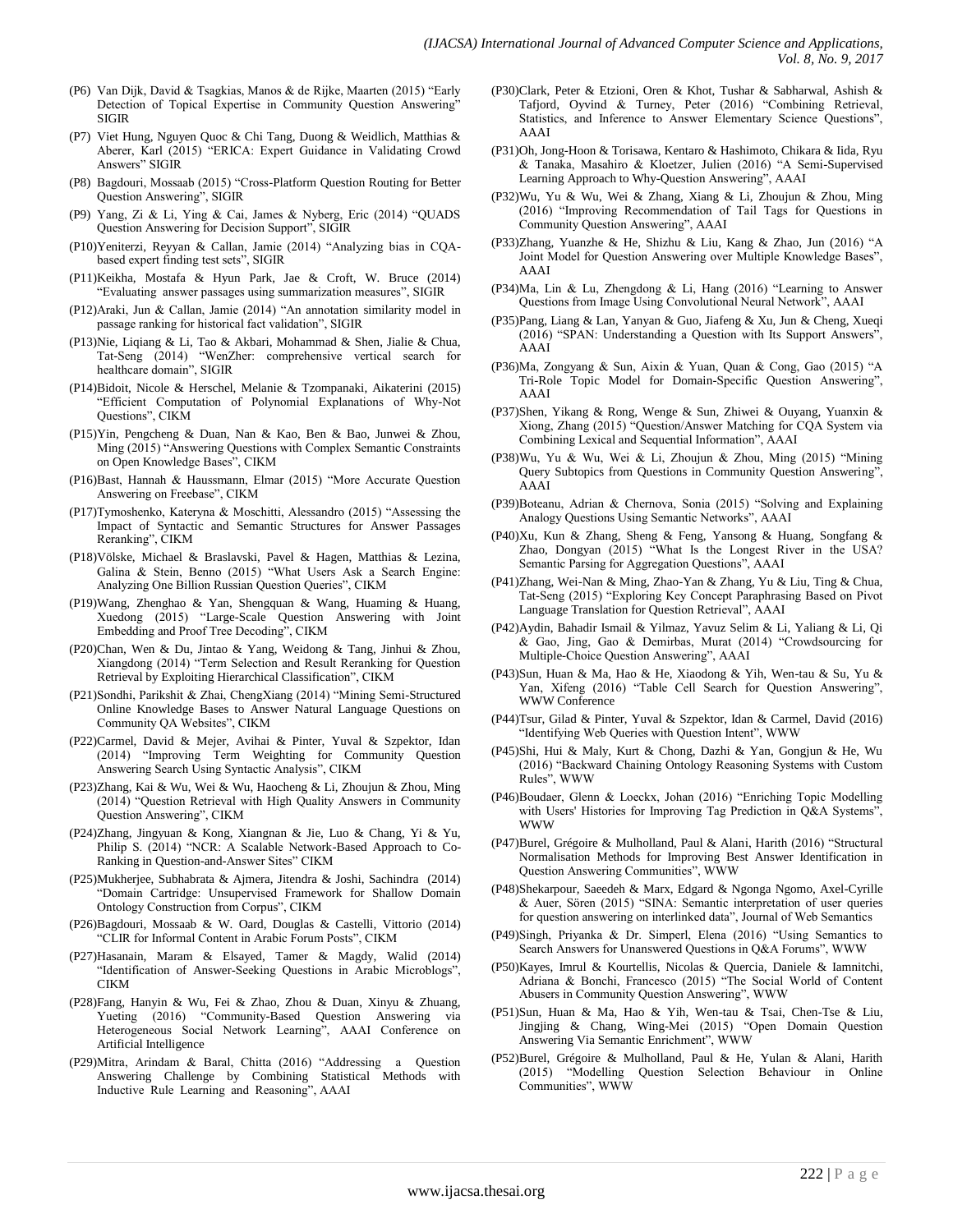- (P53)Feng, Guangyu & Xiong, Kun & Tang, Yang & Cui, Anqi & Li, Hang &Yang, Qiang & Li, Ming  $(2015)$  "Question Classification by Approximating Semantics", WWW
- (P54)C. Raghavi, Khyathi & Chinnakotla, Manoj & Shrivastava, Manish (2015) ―"Answer ka type kya he?": Learning to Classify Questions in Code-Mixed Language", WWW
- (P55)Chaturvedi, Snigdha & Castelli, Vittorio & Florian, Radu & M. Nallapati, Ramesh & Raghavan, Hema (2014) "Joint question clustering and relevance prediction for open domain non-factoid question answering", WWW
- (P56)West, Robert & Gabrilovich, Evgeniy & Murphy, Kevin & Sun, Shaohua & Gupta, Rahul & Lin, Dekang (2014) "Knowledge base completion via search-based question answering", WWW
- (P57)Kim, Kanghak & Lee, Sunho & Son, Jeonghoon & Cha, Meeyoung (2014) "Finding informative Q&As on twitter", WWW
- (P58)Peng, Baolin & Rong, Wenge & Ouyang, Yuanxin & Li, Chao & Xiong, Zhang (2014) "Learning joint representation for community question answering with tri-modal DBM", WWW
- (P59)Pudipeddi, Jagat & Akoglu, Leman & Tong, Hanghang (2014) "User churn in focused question answering sites: characterizations and prediction", WWW
- (P60)Meng, Zide & Gandon, Fabien & Faron Zucker, Catherine (2016) "Joint Model of Topics, Expertises, Activities and Trends for Question Answering Web Applications", International Conference on Web Intelligence
- (P61)Ruan, Haipeng & Li, Yuan & Wang, Qinglin & Liu, Yu (2016) "A Research on Sentence Similarity for Question Answering System Based on Multi-feature Fusion". WI
- (P62)Gallagher, Sean & Zadrożny, Włodek (2016) "Leveraging Large Corpora Using Internet Search for Question Answering", WI
- (P63)Razzaghi, Fatemeh & Minaee, Hamed & A. Ghorbani, Ali (2016) ―Context Free Frequently Asked Questions Detection Using Machine Learning Techniques", WI
- (P64)Zheng, Suncong & Bao, Hongyun & Zhao, Jun & Zhang, Jie & Qi, Zhenyu & Hao, Hongwei (2015) "A Novel Hierarchical Convolutional Neural Network for Question Answering over Paragraphs", WI
- (P65)Cabrio, Elena & Faron-Zucker, Catherine & Gandon, Fabien & Hallili, Amine & G.B Tettamanzi, Andrea (2015) "Answering N-Relation Natural Language Questions in the Commercial Domain", WI
- (P66)Meng, Zide & Gandon, Fabien & Faron-Zucker, Catherine (2015) ―Simplified Detection and Labeling of Overlapping Communities of Interest in Question-and-Answer Sites", WI
- (P67)Chiang, Chung-Lun & Chen, Shih-Ying & Cheng, Pu-Jen (2014) ―Summarizing Search Results with Community-Based Question Answering", WI
- (P68)Xiong, Caiming & Merity, Stephen & Socher, Richard (2016) "Dynamic Memory Networks for Visual and Textual Question Answering", Internationa Conference on Machine Learning
- (P69)Chen, Long & Jose, Joemon M. & Yu, Haitao & Yuan, Fajie & Zhang, Dell (2016) "A Semantic Graph based Topic Model for Question Retrieval in Community Question Answering", WSDM
- (P70)Zhang, Kai & Wu, Wei & Wang, Fang & Zhou, Ming & Li, Zhoujun (2016) "Learning Distributed Representations of Data in Community Question Answering for Question Retrieval" WSDMs
- (P71)Wu, Haocheng & Wu, Wei & Zhou, Ming & Chen, Enhong & Duan, Lei & Shum, Heung-Yeung (2014) "Improving search relevance for short queries in community question answering", International Conference on Web Search and Web Data Mining WSDM
- (P72)Yang, Liu & Ai, Qingyao & Spina, Damiano & Chen, Ruey-Cheng & Pang, Liang & Croft, W. Bruce & Guo, Jiafeng & Scholer, Falk (2016) "Beyond Factoid QA: Effective Methods for Non-factoid Answer Sentence Retrieval', European Conference on Information Retrieval
- (P73)Braunstain, Liora & Kurland, Oren & Carmel, David & Szpektor, Idan & Shtok, Anna (2016) "Supporting Human Answers for Advice-Seeking Questions in CQA Sites", ECIR
- (P74)Höffner, Konrad & Lehmann, Jens & Usbeck, Ricardo (2016) ―CubeQA—Question Answering on RDF Data Cubes‖, International Semantic Web Conference ISWC
- (P75)Zhang, Wei Emma & Abebe, Ermyas & Z. Sheng, Quan & Taylor, Kerry (2016) "Towards Building Open Knowledge Base From Programming Question-Answering Communities", ISWC
- (P76)Lee, Jongmin & Ham, Youngkyoung & Lee, Tony (2016) "XB; A Large-scale Korean Knowledge Base for Question Answering Systems", ISWC
- (P77)Song, Dezhao & Schilder, Frank & Smiley, Charese & Brew, Chris & Zielund, Tom & Bretz, Hiroko & Martin, Robert & Dale, Chris & Duprey, John & Miller, Tim & Harrison, Johanna (2015) "TR Discover, A Natural Language Question Answering System for Interlinked Datasets", ISWC
- (P78)Yao, Siyu & Liu, Jun & Wang, Meng & Wei, Bifan & Chen, Xuelu (2015) "ANNA: Answering Why-Not Questions for SPARQL", ISWC
- (P79)Cabrio, Elena & Aprosio, Alessio Palmero & Villata, Serena (2014) ―Reconciling Information in DBpedia through a Question Answering System", ISWC
- (P80)Hamon, Thierry & Grabar, Natalia & Mougin, Fleur (2014) "Natural Language Question Analysis for Querying Biomedical Linked Data", ISWC
- (P81)Both, Andreas & Diefenbach, Dennis & Shekarpour, Saeedeh & Lange, Christoph (2016) "Qanary -- An Extensible Vocabulary for Open Question Answering Systems", ESWC
- (P82)Usbeck, Ricardo & Ngonga Ngomo, Axel-Cyrille & Bühmann, Lorenz & Unger, Christina (2015) "HAWK - Hybrid Question Answering using Linked Data", ESWC
- (P83)Cabrio, Elena & Sachidananda, Vivek & Troncy, Raphael (2014) "Boosting QAKiS with multimedia answer visualization", ESWC
- (P84)Fukui, Akira & Huk Park, Dong & Yang, Daylen & Rohrbach, Anna & Darrell, Trevor & Rohrbach Marcus (2016) "Multimodal Compact Bilinear Pooling for Visual Question Answering and Visual Grounding", Empirical Methods in Natural Language Processing EMNLP
- (P85)Sharp, Rebecca & Surdeanu, Mihai & Jansen, Peter & Clark, Peter & Hammond, Michael (2016) "Creating Causal Embeddings for Question Answering with Minimal Supervision", EMNLP
- (P86)Ture, Ferhan & Boschee, Elizabeth (2016) "Learning to Translate for Multilingual Question Answering", EMNLP
- (P87)Krishnamurthy, Jayant & Tafjord, Oyvind & Kembhavi, Aniruddha (2016) "Semantic Parsing to Probabilistic Programs for Situated Question Answering", EMNLP
- (P88)Nakov, Preslav & Màrquez, Lluís & Guzmán, Francisco (2016) "It Takes Three to Tango: Triangulation Approach to Answer Ranking in Community Question Answering", EMNLP
- (P89)Golub, David & He, Xiaodong (2016) "Character-Level Question Answering with Attention", EMNLP
- (P90)Ray, Arijit & Christie, Gordon & Bansal, Mohit & Batra, Dhruv & Parikh, Devi (2016) "Question Relevance in VQA: Identifying Non-Visual And False-Premise Questions", EMNLP
- (P91)Khot, Tushar & Balasubramanian, Niranjan & Gribkoff, Eric & Sabharwal, Ashish & Clark, Peter & Etzioni, Oren (2015) "Exploring Markov Logic Networks for Question Answering", EMNLP
- (P92)Li, Yang & Clark, Peter (2015) "Answering Elementary Science Questions by Constructing Coherent Scenes using Background Knowledge", EMNLP
- (P93)Joty, Shafiq & Barrón-Cedeño, Alberto & Da San Martino, Giovanni & Filice, Simone & Màrquez, Lluís & Moschitti, Alessandro & Nakov, Preslav (2015) "Global Thread-level Inference for Comment Classification in Community Question Answering", EMNLP
- (P94)Iyyer, Mohit & Boyd-Graber, Jordan & Claudino, Leonardo & Socher, Richard & Daumé III, Hal (2014) "A Neural Network for Factoid Question Answering over Paragraphs", EMNLP
- (P95)He, Shizhu & Liu, Kang & Zhang, Yuanzhe & Xu, Liheng & Zhao, Jun (2014) "Question Answering over Linked Data Using First-order Logic", EMNLP
- (P96)Wang, Quan & Liu, Jing & Wang, Bin & Guo, Li (2014) "A Regularized Competition Model for Question Difficulty Estimation in Community Question Answering Services", EMNLP